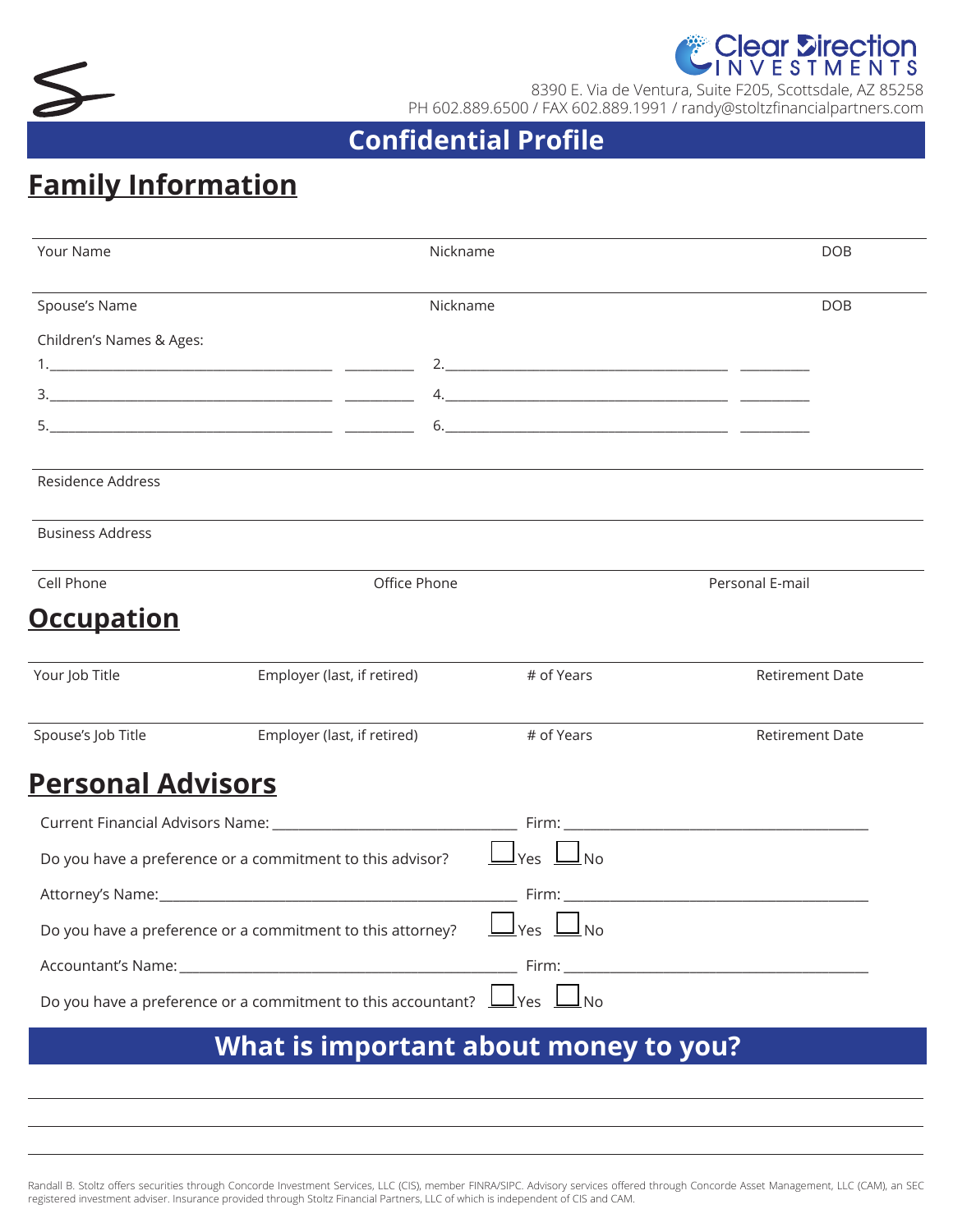# **Objectives & Concerns**

| <b>General</b>                                                                                                                                                                                                                  |                                                                                                       |                                                                                                                                                   |  |  |  |  |
|---------------------------------------------------------------------------------------------------------------------------------------------------------------------------------------------------------------------------------|-------------------------------------------------------------------------------------------------------|---------------------------------------------------------------------------------------------------------------------------------------------------|--|--|--|--|
|                                                                                                                                                                                                                                 |                                                                                                       | Are you anticipating any major lifestyle changes? <u>Let yes</u> Latin of Luncertain (i.e., marriage, divorce, retirement, moving, college, etc.) |  |  |  |  |
|                                                                                                                                                                                                                                 |                                                                                                       |                                                                                                                                                   |  |  |  |  |
|                                                                                                                                                                                                                                 | Are you comfortable with your current cash flow? <u>I Yes II</u> No II Uncertain                      |                                                                                                                                                   |  |  |  |  |
| <b>Retirement Planning</b>                                                                                                                                                                                                      |                                                                                                       |                                                                                                                                                   |  |  |  |  |
|                                                                                                                                                                                                                                 | What minimum income will you need or want at retirement (in today's dollars)? \$                      |                                                                                                                                                   |  |  |  |  |
|                                                                                                                                                                                                                                 | Are you contributing to an IRA/401K ? ________________ How much/month \$____________________________  |                                                                                                                                                   |  |  |  |  |
|                                                                                                                                                                                                                                 | Do you have a pension? $\Box$ Yes $\Box$ No Monthly income at 65 \$                                   |                                                                                                                                                   |  |  |  |  |
| <b>Protection</b>                                                                                                                                                                                                               |                                                                                                       |                                                                                                                                                   |  |  |  |  |
|                                                                                                                                                                                                                                 |                                                                                                       |                                                                                                                                                   |  |  |  |  |
|                                                                                                                                                                                                                                 |                                                                                                       |                                                                                                                                                   |  |  |  |  |
|                                                                                                                                                                                                                                 | Life Insurance: Death Benefit: \$____________________# Term years remain at current cost:______       |                                                                                                                                                   |  |  |  |  |
|                                                                                                                                                                                                                                 | Premium / month \$______________________. Any Whole Life or Universal Life? ________________________  |                                                                                                                                                   |  |  |  |  |
|                                                                                                                                                                                                                                 | Do you have long-term care insurance for nursing home expenses? $\Box$ Yes $\Box$ No $\Box$ Uncertain |                                                                                                                                                   |  |  |  |  |
| <b>Estate Planning</b>                                                                                                                                                                                                          |                                                                                                       |                                                                                                                                                   |  |  |  |  |
| <u>Lyes</u> Love Luncertain<br>Do you have current wills?<br>$\underline{\mathsf{J}}$ Yes $\underline{\mathsf{L}}$ No $\underline{\mathsf{L}}$ Uncertain<br>Have you established any trusts?                                    |                                                                                                       |                                                                                                                                                   |  |  |  |  |
|                                                                                                                                                                                                                                 |                                                                                                       |                                                                                                                                                   |  |  |  |  |
|                                                                                                                                                                                                                                 |                                                                                                       |                                                                                                                                                   |  |  |  |  |
|                                                                                                                                                                                                                                 | <b>Family Balance Sheet</b>                                                                           |                                                                                                                                                   |  |  |  |  |
| <b>Assets</b>                                                                                                                                                                                                                   |                                                                                                       | <b>Liabilites</b><br>Short-Term:                                                                                                                  |  |  |  |  |
| Investments (Non-Retirement)  Investments (Retirement)                                                                                                                                                                          |                                                                                                       | Credit Cards, Auto's, Etc. \$                                                                                                                     |  |  |  |  |
|                                                                                                                                                                                                                                 | 401(k) / 403(b) \$                                                                                    | Long-Term:                                                                                                                                        |  |  |  |  |
|                                                                                                                                                                                                                                 |                                                                                                       |                                                                                                                                                   |  |  |  |  |
|                                                                                                                                                                                                                                 |                                                                                                       |                                                                                                                                                   |  |  |  |  |
|                                                                                                                                                                                                                                 |                                                                                                       |                                                                                                                                                   |  |  |  |  |
| Business \$ ________________________                                                                                                                                                                                            |                                                                                                       |                                                                                                                                                   |  |  |  |  |
| Real Estate \$ ______________________                                                                                                                                                                                           |                                                                                                       |                                                                                                                                                   |  |  |  |  |
| Real Estate \$ and the state of the state of the state of the state of the state of the state of the state of the state of the state of the state of the state of the state of the state of the state of the state of the state |                                                                                                       |                                                                                                                                                   |  |  |  |  |
|                                                                                                                                                                                                                                 |                                                                                                       |                                                                                                                                                   |  |  |  |  |
|                                                                                                                                                                                                                                 | <b>Family Income Statement</b>                                                                        |                                                                                                                                                   |  |  |  |  |
| <b>Annual Income:</b>                                                                                                                                                                                                           | <b>Annual Expenses:</b>                                                                               |                                                                                                                                                   |  |  |  |  |
|                                                                                                                                                                                                                                 |                                                                                                       |                                                                                                                                                   |  |  |  |  |
|                                                                                                                                                                                                                                 |                                                                                                       |                                                                                                                                                   |  |  |  |  |
|                                                                                                                                                                                                                                 |                                                                                                       |                                                                                                                                                   |  |  |  |  |

| Real Estate / Other \$ |  |
|------------------------|--|
|                        |  |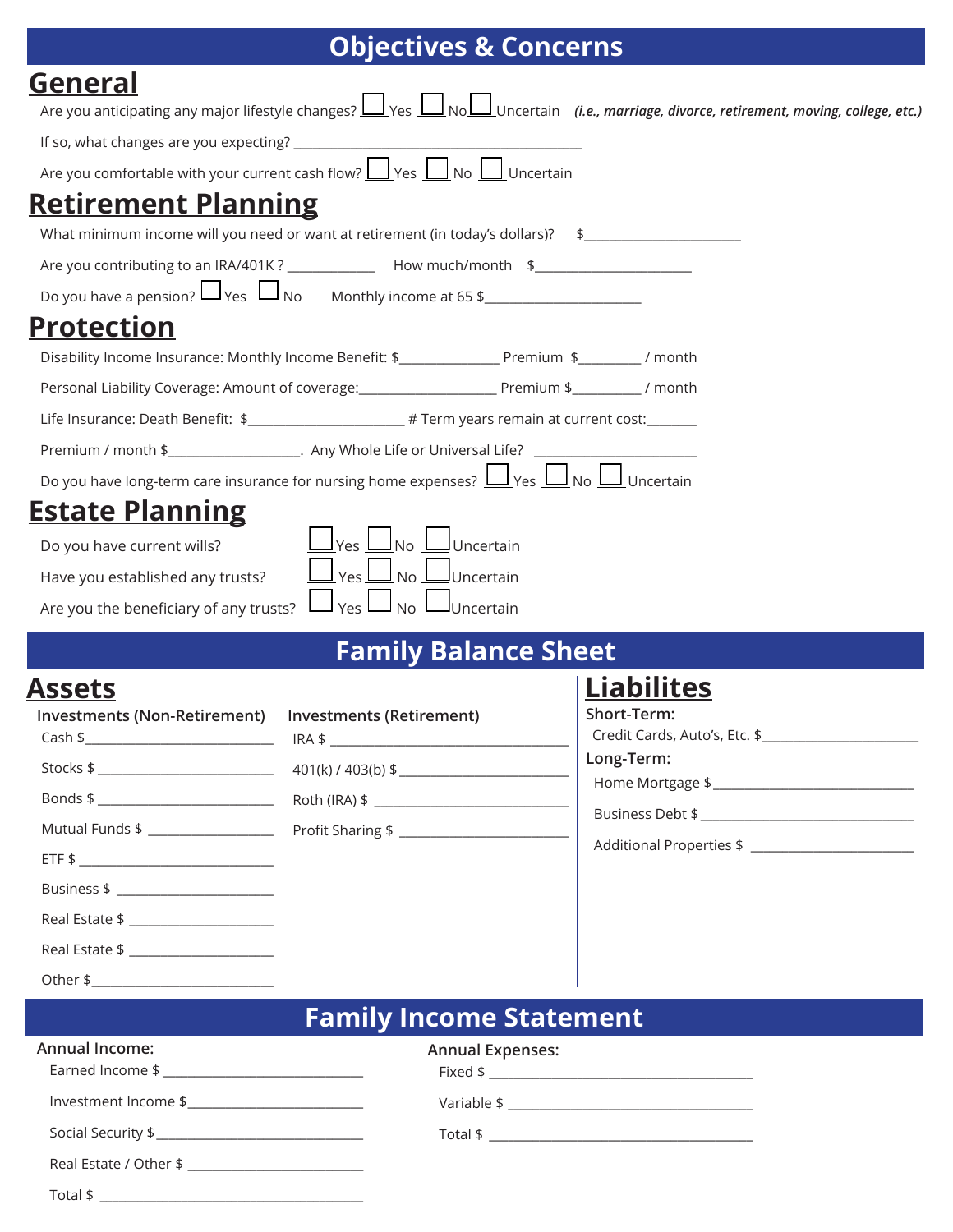| <b>Risk Profile</b>                                                                                                                                                                                                                                                                                                                                                       |  |  |  |  |
|---------------------------------------------------------------------------------------------------------------------------------------------------------------------------------------------------------------------------------------------------------------------------------------------------------------------------------------------------------------------------|--|--|--|--|
| Please circle the appropriate response for each question.                                                                                                                                                                                                                                                                                                                 |  |  |  |  |
| 1. What is your investment experience with stocks, stock ETF's or equity mutual funds?<br>$\perp$ A Fair Amount<br>$\perp$ A Little<br>$\perp$ None<br>A Great Deal                                                                                                                                                                                                       |  |  |  |  |
| 2. What is your investment experience with bonds, bond ETF's or bond mutual funds?<br>A Little<br>None<br>A Fair Amount<br>A Great Deal                                                                                                                                                                                                                                   |  |  |  |  |
| 3. What is your investment goal?<br>Saving for a major purchase<br>Retirement<br>Gifting<br>More current income                                                                                                                                                                                                                                                           |  |  |  |  |
| 4. How many years do you have until retirement?<br>5 to 10 Years<br>More than 10 years<br>Already Retired<br>Less than 5 Years                                                                                                                                                                                                                                            |  |  |  |  |
| 5. What are your major objectives for your investments?<br>Current and Future Income<br>Preserving Capital<br>$\overline{\mathsf{I}}$ Keeping ahead of inflation<br>$\perp$ Building Wealth for Heirs<br>Increasing Returns                                                                                                                                               |  |  |  |  |
| 6. When do you expect to use the bulk of the money you are accumulating in your investments?<br>$\perp$ At any time now in the coming Months. Liquidity is highly important.<br>In 1 to 5 Years $\perp$ In 6 to Ten Years<br>$\perp$ In 11 to 20 Years                                                                                                                    |  |  |  |  |
| 7. Over the next several years, do you expect your household annual income to:<br>$\underline{\sf J}$ Stay About the Same $\bigsqcup$ Decrease Moderately $\bigsqcup$ Grow Moderately $\bigsqcup$ Decrease Substantially $\bigsqcup$ Grow Substatially                                                                                                                    |  |  |  |  |
| 8. I am expecting an inheritance of approximately \$<br>in:<br>5 to 10 Years<br>$\perp$ 10 to 15 Years<br>0 to 5 Years<br>More than 15 Years                                                                                                                                                                                                                              |  |  |  |  |
| 9. Due to a general market correction, if one of your investments loses 25% of its value a short<br>time after you buy it, what do you do?<br>Sell the investment $\Box$ Hold it and wait for it to climb back up then sell $\Box$ Hold it $\Box$ Buy more at the new lower price                                                                                         |  |  |  |  |
| 10. Some people need their investment portfolio to generate current income to meet ongoing needs.<br>This typically tilts the investment portfolio toward bonds and dividend paying stocks.<br>How accurately does this describe your objectives?<br>$\underline{\bigsqcup}$ Very Accurate<br>Moderately Accurate<br>Slightly Accurate<br>Not Accurate at All             |  |  |  |  |
| 11. You have just reached the \$100,000 plateau on a TV game show. Now you must choose between<br>quitting with the \$100,000 in hand or betting the entire amount on one of the three scenarios below.<br>Which do you choose?<br>Take the money and run<br>A 20% chance of winning \$750,000<br>A 5% chance of winning \$1,000,000<br>A 50% chance of winning \$500,000 |  |  |  |  |
| 12. By what percentage do you expect your portfolio to grow annually over the long term, 10+ years?<br>10%-12%<br>8%-10%<br>4%-6%<br>6%-8%<br>12%-14%                                                                                                                                                                                                                     |  |  |  |  |
| 13. How large of a temporary decline in your portfolio are you willing to accept before changing your<br>investment strategy, assuming you start with \$100,000?<br>10% decline (portfolio value is \$90,000)<br>15% decline (portfolio value is \$85,000)<br>25% decline (portfolio value is \$75,000)<br>20% decline (portfolio value is \$80,000)                      |  |  |  |  |